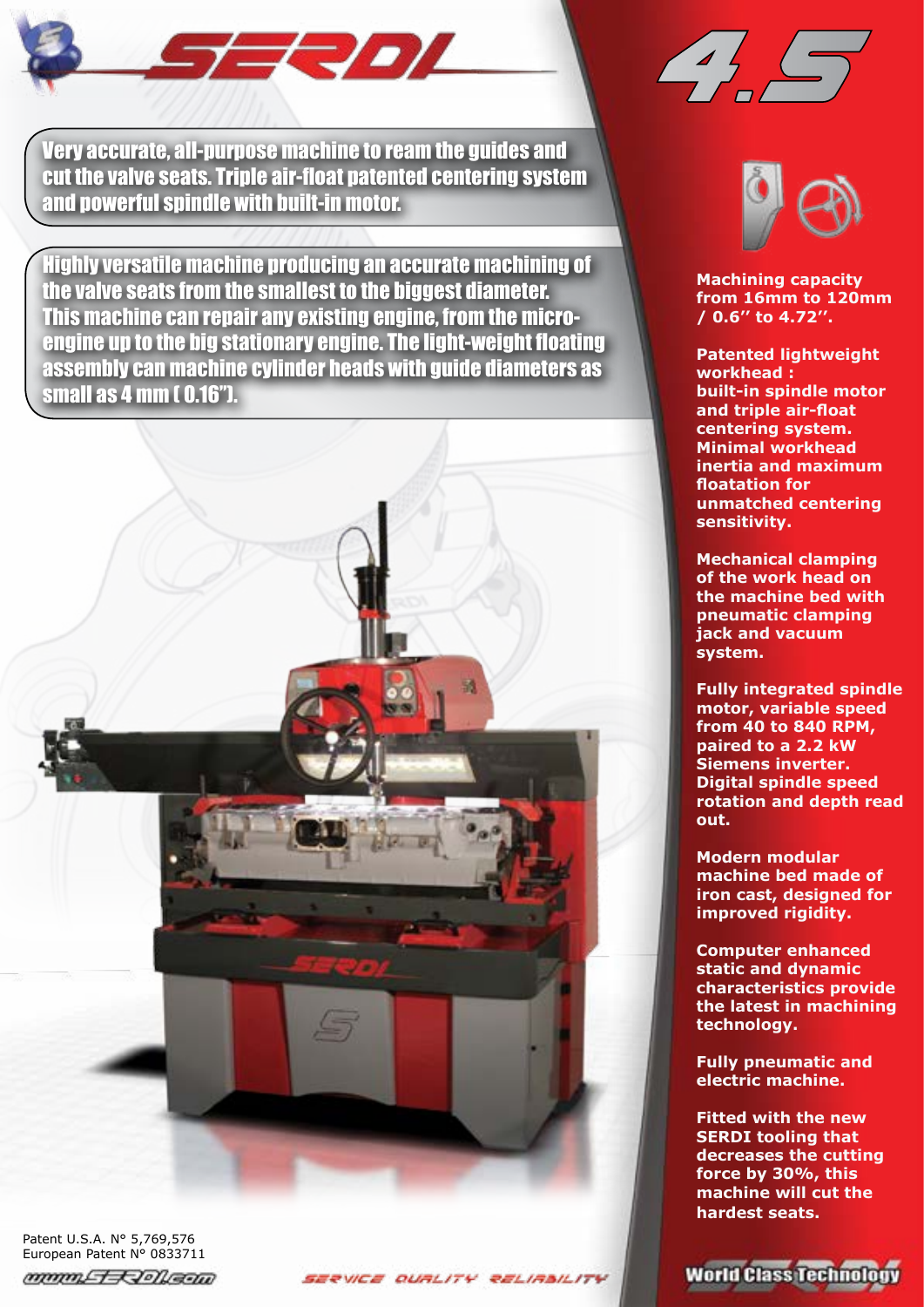# *TRIPLE AIR CUSHION*

Our triple air cu spindle decreas floating parts w which improve

It does automa guide regardle or angular de pilot



A 2.2 KW built-in motor-spindle with maximum torque from 40 to 385 rpm and a maximum speed of 840 rpm.

 Stator cooled by heat sink

Rigid heavy duty motorspindle of 3.15 in (80 mm) diameter for machining without chatter.

Get the best machining accuracy thanks to a high precision tooth rack and a whole spindle assembly rigid and concentric to the valve guide.

#### *MOTOR SPINDLE TORQUE CURVE*





This extra length on the beam (optional) is available to ease the mounting and unmounting of large and heavy cylinder heads on the floating table.

# *LED LIGHTNING*

**EDI** 

The machining head and beam are both equiped with LED lightning for an increased ligth ratio and a better energy saving.

# *TOOL SHARPENER*

Diamond wheel cutting bit sharpener

## *INTEGRATED VACUUM TESTER*

For a fast valve sealing check before removing the cylinder head.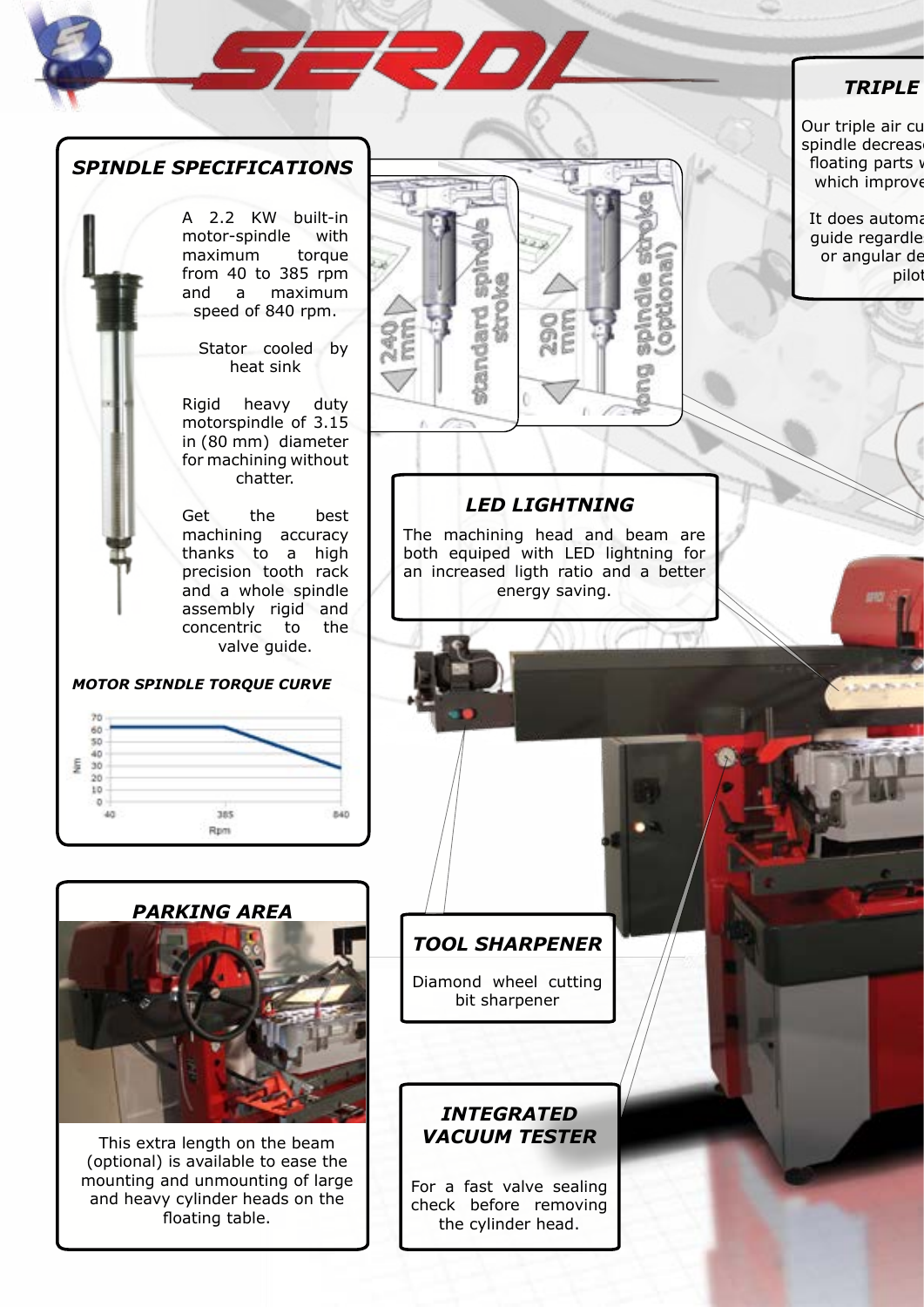# **AIR CUSHION**

shion and built-in motor es dramatically the free veight during centering es speed and accuracy.

Itically align each valve ss of any misalignment flection thanks to live technology.





# **Applications: Heavy diesel:**



#### **Stationary engines:**



#### **Marine:**



#### **Racing:**



#### **Motorcycle:**



#### **Automotive:**





# *CONTROL PANEL*



Spindle control buttons located just behind the handwheel to change with ease the spindle speed rotation, switch spindle direction or reset the depth control measurement.

Digital depth control accurate until 0.0004 in (0.01 mm).

Two switch buttons to fastly enable both sphere and cylinder cushions, or lock them.

Large handwheel for a better control of machining depth.

## *AIR FLOATING SUPPORT TABLE*



Cylinder heads up to 350 kgs can be moved back and forth without any effort and then locked by two powerful pneumatic jacks.